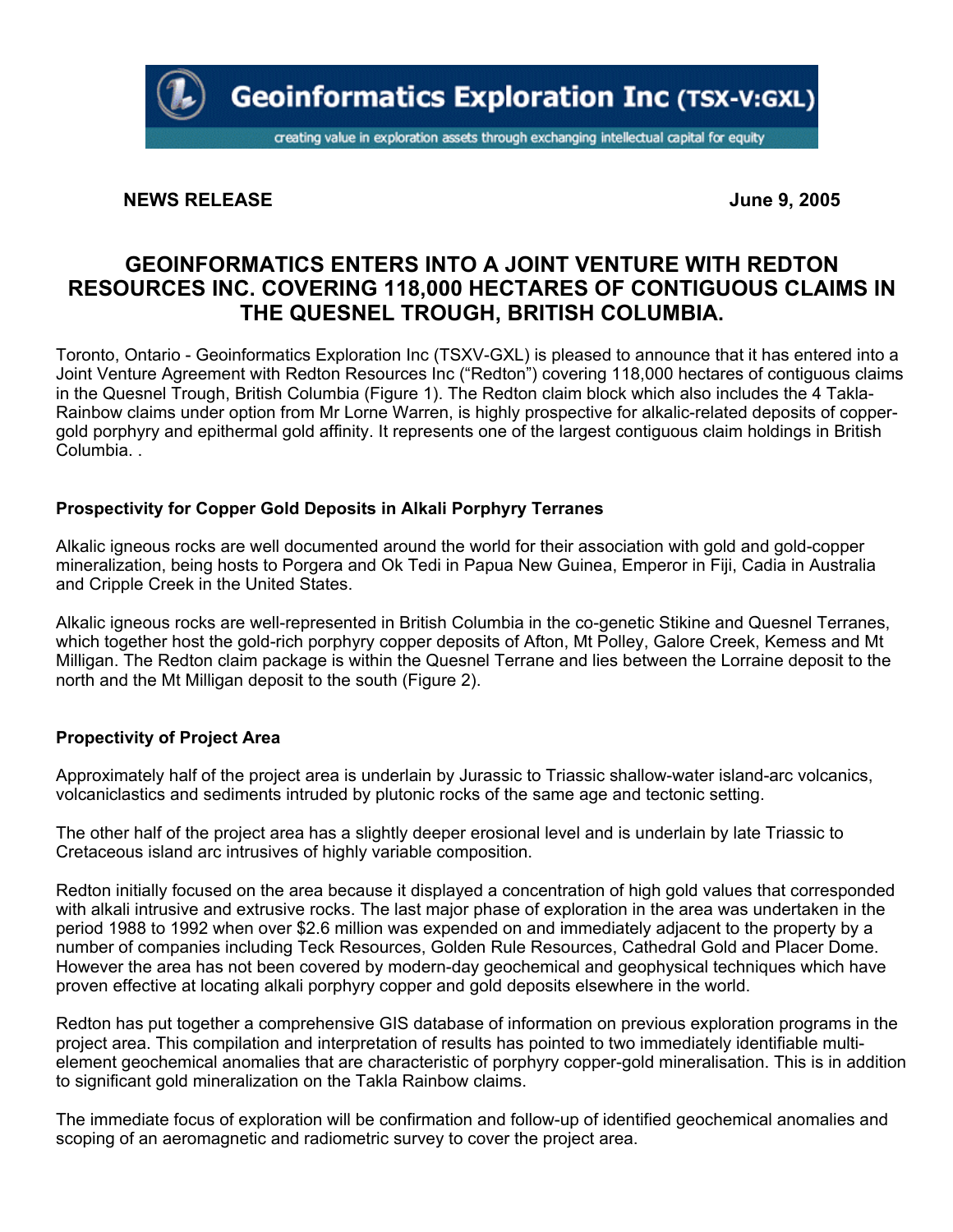# **Joint Venture Agreement and Takla Rainbow Option**

Under the Joint Venture Agreement, Geoinformatics has the right to earn an 85% interest in the Redton claim block by incurring total expenditures of \$4.75million over five years and making payments to Redton of \$250,000 over four years plus a further \$250,000 following completion of a feasibility study which recommends the placing of the property into commercial production. Redton's 15% interest will be free carried until the completion of a feasibility study at which time its interest converts to a 3% net smelter return royalty 1.5% of which may be acquired for \$6.5 million. Geoinformatics paid \$50,000 to Redton upon signature of the Joint Venture Agreement and cannot withdraw from the Agreement until it has spent a minimum of \$500,000 in exploration expenditure.

 Payments due to Mr Lorne Warren for the Takla-Rainbow claims are \$135,000 over three years with the first payment of \$25,000 due on 1 July 2005. Following the payments in the first three years, Mr Warren has the right to be paid \$20,000 per annum as an advance royalty payment until the Takla-Rainbow property is placed into commercial production. Mr Warren retains a 3% net smelter return royalty which can be purchased for \$3 million in total.

Kennecott Exploration Company has agreed to include the Redton and Takla Rainbow claim blocks within the broad ambit of their West Cordilleran Strategic Alliance Agreement with Geoinformatics and as such Kennecott will have a back in right on the project in terms of which it would ultimately be entitled to obtain a 58% interest in the project. The Redton project integrates perfectly into the work that Geoinformatics is carrying out under the West Cordilleran agreement which includes the building of a geodynamic three dimensional model of British Columbia and the acquisition of properties of merit previously identified by Kennecott.

# **Qualified Persons**

The technical content of this release has been provided by Mr. Gerry Bidwell. P.Geol. and Dr Nick Archibald CP.Geo/FAIMM. Mr. Bidwell and Dr Archibald are qualified persons (as defined by National Instrument 43-101) both of whom have than 30 years experience in the mining industry.

## **About Geoinformatics**

Geoinformatics (www.geoinformex.com) is a global exploration company focused on the resources industry that exchanges intellectual capital for equity. Geoinformatics has long term relationships with some of the most senior mining companies and provides a pipeline of exploration resource projects to the mining community.

Redton Resources Inc. (www.redton.com) is a privately held mineral exploration company based in Vancouver.

*This news release includes certain forward-looking statements concerning the future performance of our business, its operations and its financial performance and condition, as well as management's objectives, strategies, beliefs and intentions. Forward-looking statements are frequently identified by such words as "may", "will", "plan", "expect", "anticipate", "estimate", "intend" and similar words referring to future events and results. Forward-looking statements are based on the current opinions and expectations of management. All forward-looking information is inherently uncertain and subject to a variety of assumptions, risks and uncertainties, including the speculative nature of mineral exploration and development, fluctuating commodity prices, competitive risks and the availability of financing, as described in more detail in our recent securities filings available at www.sedar.com. Actual events or results may differ materially from those projected in the forward looking-statements and we caution against placing undue reliance thereon. We assume no obligation to revise or update these forward-looking statements.* 

## For further information please contact:

Michael Smyth President & CEO Geoinformatics Exploration Inc. 330 Bay Street, Suite 1109 Toronto, Ontario Tel: 416-861-1300 E-mail: mikes@geoinformex.com

The TSX Venture Exchange does not accept responsibility for the adequacy or accuracy of this release.